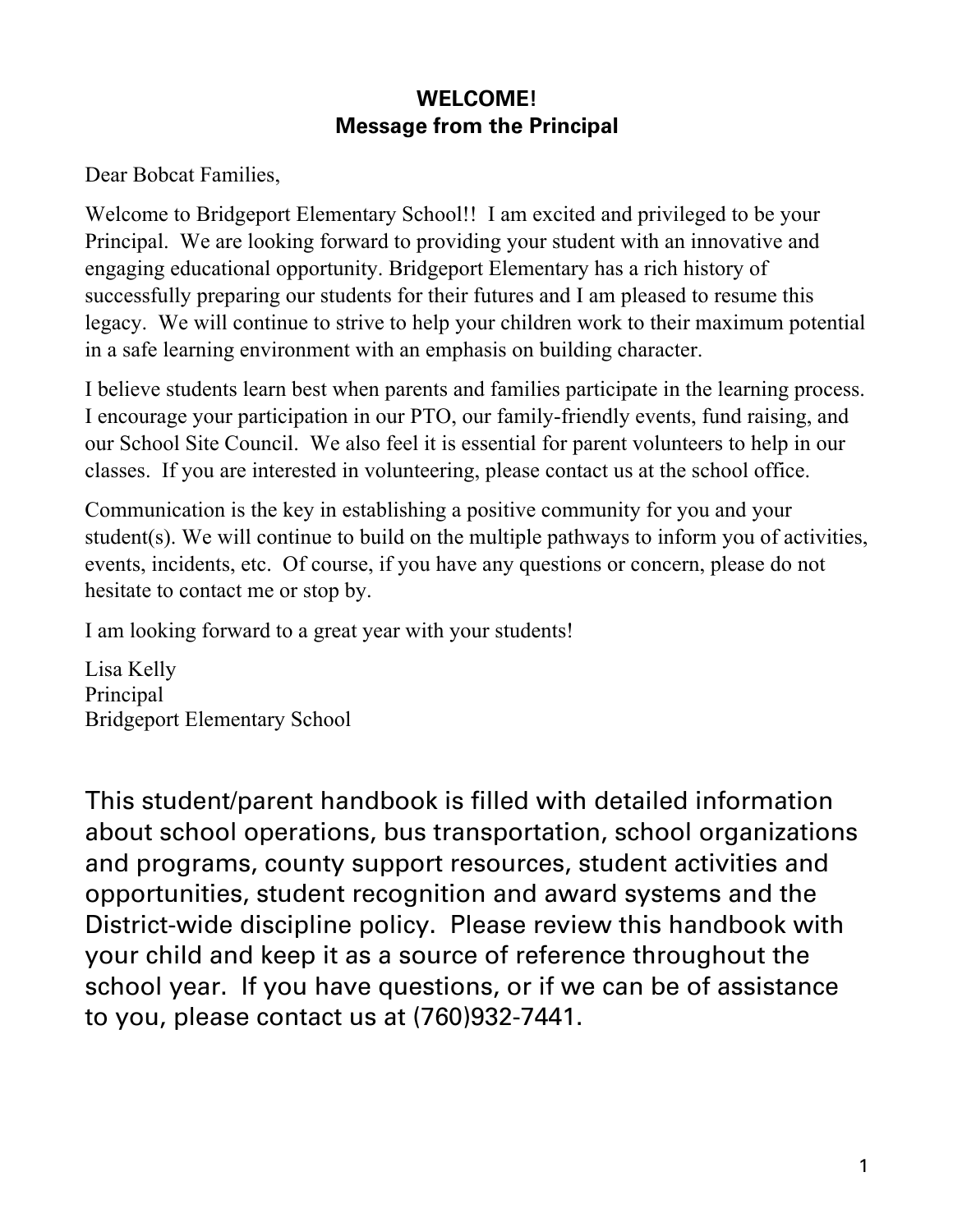# **TABLE OF CONTENTS**

| <b>OPENING LETTER &amp; WELCOME</b>                                                                                                                                                                                                                                                                                                                                                                                                                               | 1                                                                       |
|-------------------------------------------------------------------------------------------------------------------------------------------------------------------------------------------------------------------------------------------------------------------------------------------------------------------------------------------------------------------------------------------------------------------------------------------------------------------|-------------------------------------------------------------------------|
| <b>TABLE OF CONTENTS</b>                                                                                                                                                                                                                                                                                                                                                                                                                                          | 2                                                                       |
| <b>SCHOOL PERSONNEL</b>                                                                                                                                                                                                                                                                                                                                                                                                                                           | 3                                                                       |
| <b>SCHOOL OPERATIONS</b><br><b>School Hours</b><br><b>Independent Study Plans</b><br><b>Absences &amp; Tardies</b><br>Lunch<br>Bicycles/Skateboards<br><b>Complaint Procedures</b><br><b>Computer Use</b><br><b>Telephone Use</b><br>Lost and Found<br>Parent/Teacher Conferences & Report Cards<br><b>Sexual Harassment</b><br>Tobacco/Alcohol/Drug Free Campus<br><b>Transportation Consent</b><br><b>Visitors/Parents</b><br>Back-to-School Night & Open House | 3<br>4<br>5<br>5<br>5<br>5<br>5<br>5<br>6<br>6<br>6<br>6<br>7<br>7<br>7 |
| <b>BUS TRANSPORTATION</b>                                                                                                                                                                                                                                                                                                                                                                                                                                         | 8                                                                       |
| <b>SCHOOL ORGANIZATIONS &amp; PROGRAMS</b><br><b>School Site Council/Safety Committee</b><br>Parent Teacher Student Organization<br><b>Student Study Team</b><br>Resource Program                                                                                                                                                                                                                                                                                 | 10<br>10<br>10<br>10                                                    |
| MONO COUNTY SUPPORT SERVICES<br>Mono County Department of Mental Health                                                                                                                                                                                                                                                                                                                                                                                           | 10                                                                      |
| <b>DRESS CODE</b>                                                                                                                                                                                                                                                                                                                                                                                                                                                 | 11                                                                      |
| <b>STUDENT ACTIVITIES &amp; OPPORTUNITIES</b><br><b>Behavior</b><br><b>Math Counts</b><br><b>Student Council</b><br>Sports Program<br>Swim Program                                                                                                                                                                                                                                                                                                                | 11<br>11<br>11<br>12 <sup>2</sup><br>12                                 |
| STUDENT RECOGNITION & AWARDS<br><b>Good Guys</b><br>Principal's Honor Roll<br>Honor Roll<br><b>Bobcat Award</b><br><b>MCOE Gold Card</b><br><b>Perfect Attendance</b><br>American Citizenship Award<br><b>Presidential Award for Educational Excellence</b>                                                                                                                                                                                                       | 13<br>13<br>13<br>13<br>13<br>13<br>13<br>13                            |
| <b>DISCIPLINE POLICY</b><br>Philosophy<br>Discipline Code                                                                                                                                                                                                                                                                                                                                                                                                         | 14<br>15                                                                |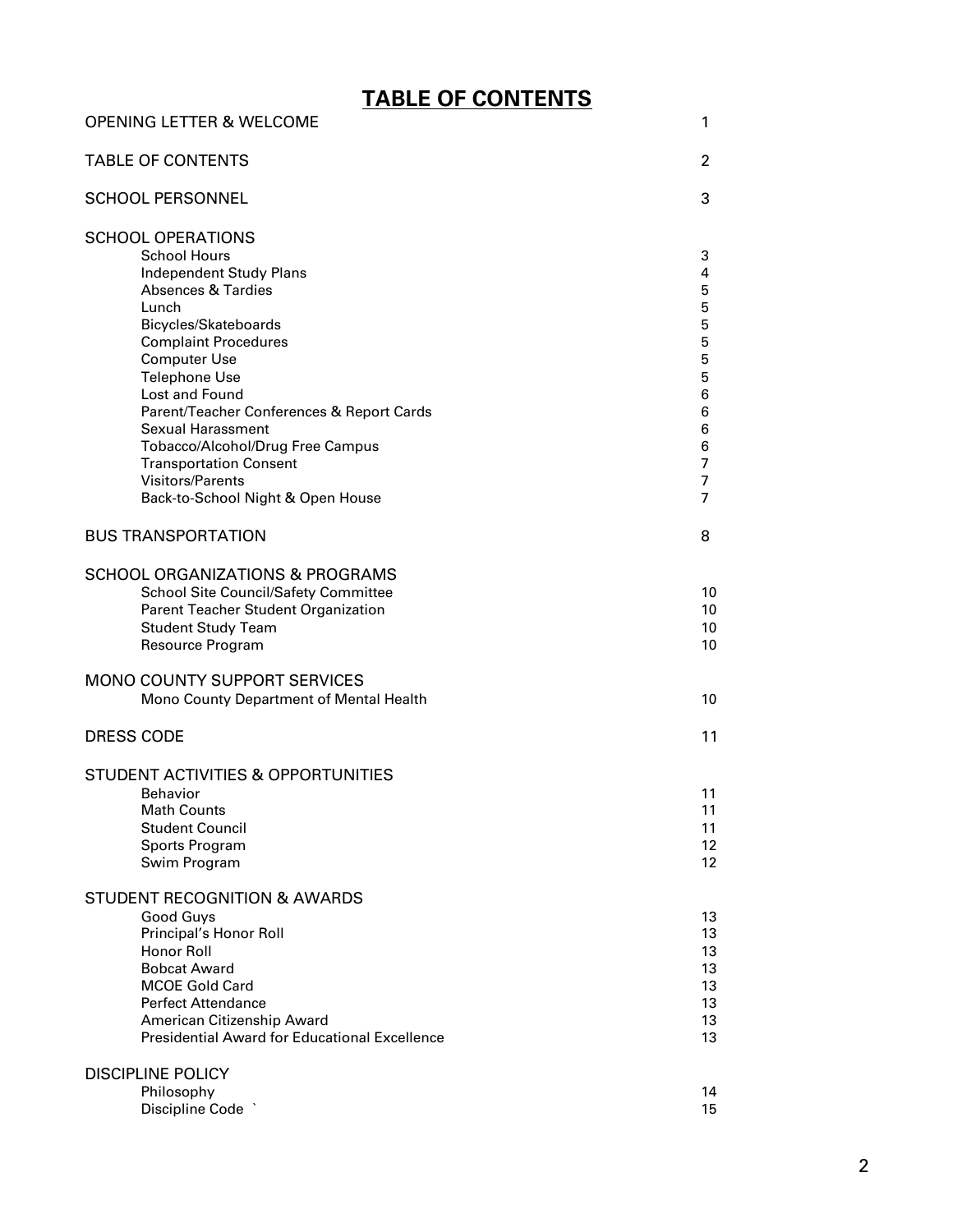# **BRIDGEPORT ELEMENTARY SCHOOL PERSONNEL 2020-2021**

Lisa Kelly - Principal Missy Reid – Secretary April Lowery – Kindergarten, First & Second Grade Teacher Sarah Robledo–Third & Fourth Grade Teacher Rebecca Clayton – Middle School Teacher Brianna Brown – Middle School Teacher Neely Winder – Special Day Class/Resource Program Specialist Faith Hysell – Aide Lelynn Ditsler -- Aide Scott Hysell – Cook/Custodian Tim May – Bus Driver/Maintenance/Custodian

# **SCHOOL OPERATIONS**

### **SCHOOL HOURS**

In our Distant Learning, school begins for grades K-8 at 8:00 and ends at 1:30 P.M. Once school returns to "In-seat", class begins for grades K-8 at 8:15 A.M. and ends at 2:55 P.M.

Minimum Day dismissal time for grades K-8 is 1:10 P.M.

Playground supervision begins at 8:00 A.M. Students should not arrive prior to that time.

Students are expected to stay on the school grounds until dismissal time. If a child must leave during the day, he/she must be signed out at the office by the parent or guardian.

If a child is going home with another student, parent or baby-sitter, which is not the normal routine for the student, the parent or guardian **MUST** notify the school.

There is no playground supervision after school. Students may, however, return to use the school playground with their parent's permission and the understanding that they do so at their own risk.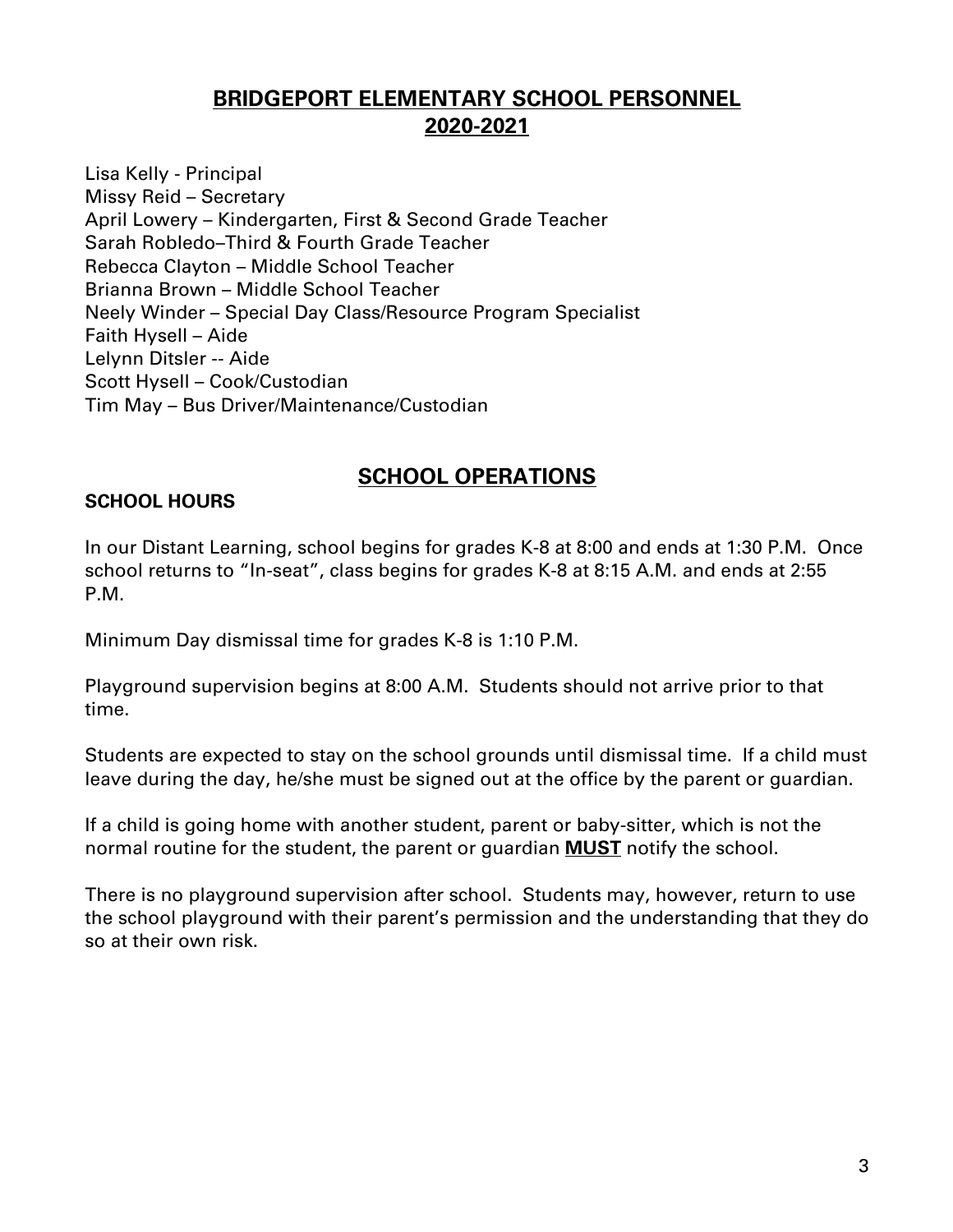## **INDEPENDENT STUDY PLANS**

Regular school attendance is a high priority at Bridgeport Elementary School. All students are expected to be in school each day and on time. If a family plans a trip which results in the student being absent from school for 5 or more days, and notifies the school at least 5 school days in advance, an independent study plan can be prepared for the student. If a student does not complete the assigned work within 5 days of returning he/she will not receive attendance credit and will be marked as unexcused with possible SARB letter received. To foster each student's success in independent study, the Board established the following maximum lengths of time which an assignment may be made shall be as follows:

- 1. Students in Grades K-3: 1 week Maximum
- 2. Students in Grades 4-8: 2 weeks Maximum

If a parent wants to pull their child for more than the above approved weeks, they will need to un-enroll their child from BES. The parent can then contact the Mono County Office of Education to have their child placed in a home school study program. Once the student returns to the area, the parent can re-enroll their child at BES.

### **ABSENCES**

**Valid/Excused Absences** - Excused absences are those that the California Education Code considers legal. These include illness, serious illness or death in the immediate family, medical or dental appointments and verified religious observances

**Invalid/Truant Absences** – Absences for any reason not listed above are unexcused absences. Three unexcused absences will automatically generate a letter from the principal, which may lead to a referral to Mono County's Student Attendance Review Board (SARB).

**All absences are to be cleared through the office with verification (written or oral) by the parent/guardian, explaining the reasons for the absences**.

## **TARDIES**

Three (3) unexcused tardies result in a referral as per District Disciplinary Code.

#### **LUNCH**

Lunch periods are as follows;

| Grades K-8 | 11:45-12:05 Lunch  |
|------------|--------------------|
|            | 12:05-12:30 Recess |

The school offers a daily, nutritious lunch to students and staff at a cost of \$3.00 for students and \$4.00 for adults. The school also offers a nutritious breakfast to students at a cost of \$2.50 for students and \$3.50 for adults.

Milk may be purchased separately for \$.50.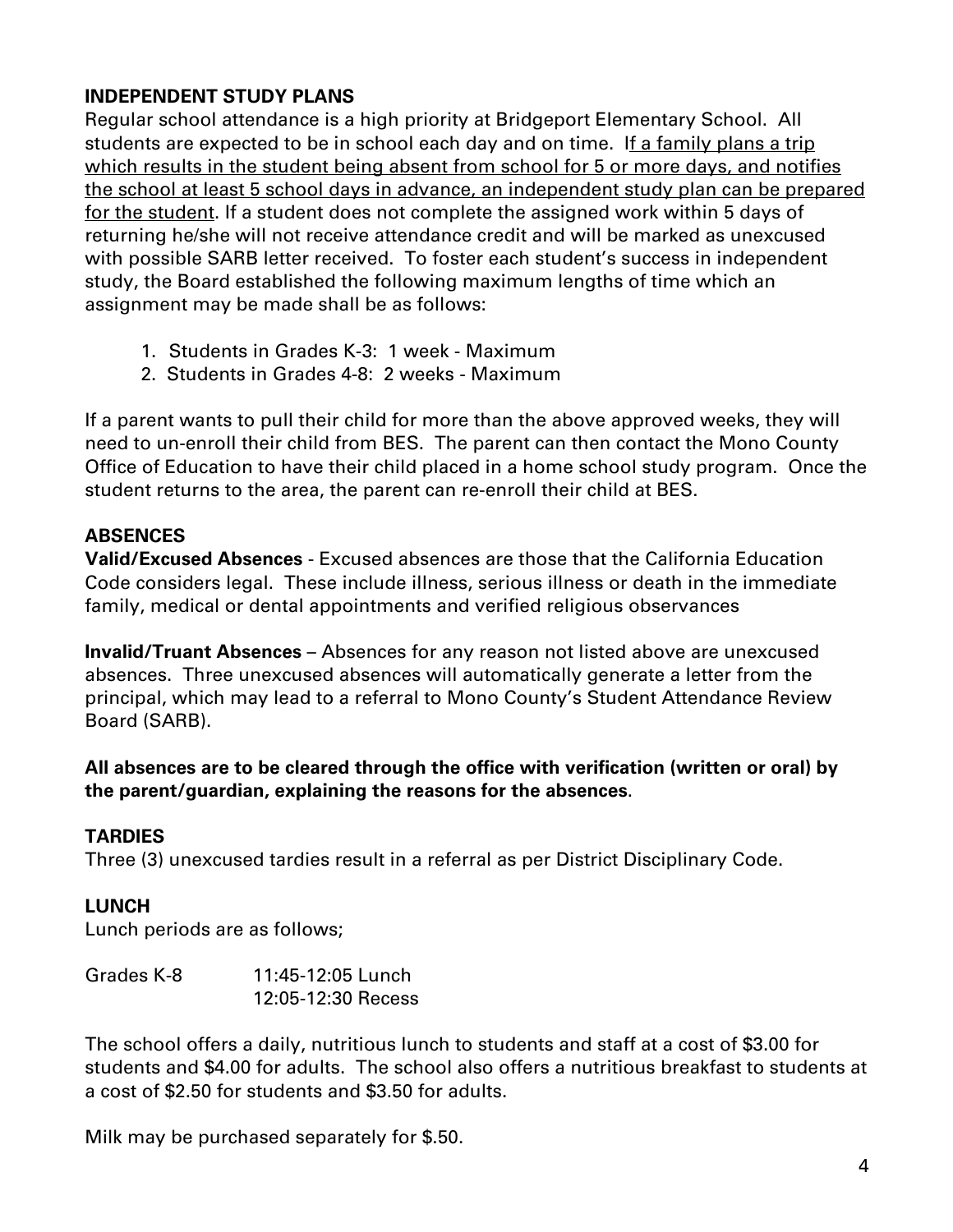Students may order and pay for lunch on a daily basis. Or, parents may deposit money "on account" with the school secretary to pay for several lunches or milks, thus avoiding having to send money daily.

Reduced price and free meals are available for those families who qualify. Interested parents need to contact the school secretary to obtain the application form. *Eligibility is* determined by gross income and the number of persons in the household.

Students are expected to use good manners at all times and to clean up after themselves before being excused. Because of safety hazards, students **are not** to bring drinks or food in glass containers to school

#### **BICYCLES/SKATEBOARDS**

Students should park their bikes in the bike rack on the east side of the school. Students are not allowed to tamper with other students' bikes. Skateboards/Roller Blades are not to be used on school grounds during school hours. Skateboards/Roller Blades can be stored in the classroom during school time.

## **COMPLAINTS CONCERNING SCHOOL PERSONNEL**

Complaints concerning school personnel, if possible, should be made initially by the complainant to the person against whom the complaint is lodged. If the complaint is not resolved satisfactorily at this level, the complainant is requested to contact the school office and have a complaint form sent to him/her. After putting the complaint in writing, the complainant should submit the complaint to the principal or employee's supervisor. After review, if the complaint remains unresolved, the principal/supervisor shall refer the complaint with a report of the situation, to the superintendent. Every effort will be made to resolve the complaint at the earliest possible stage.

## **COMPUTER USE**

Computer technology is essential for students to learn and all students K-12 have access to computers. Before a student may use a computer, a Computer Use Contract must be signed yearly by the student and his/her parents. Please call the school secretary if you have not received the contract needed to be signed. Violation of the contract results in denial of computer use privileges for the student for an extended period of time. Costs of repairing and/or replacing equipment that has been deliberately damaged or tampered with shall be the responsibility of the student involved.

## **TELEPHONE USE**

Parents wishing to leave messages for their children may do so by contacting the secretary in the office. School staff will deliver necessary phone messages to students in the classrooms when school is in session. Any article to be delivered to children should be left in the office. The school office is the place where school business is carried out;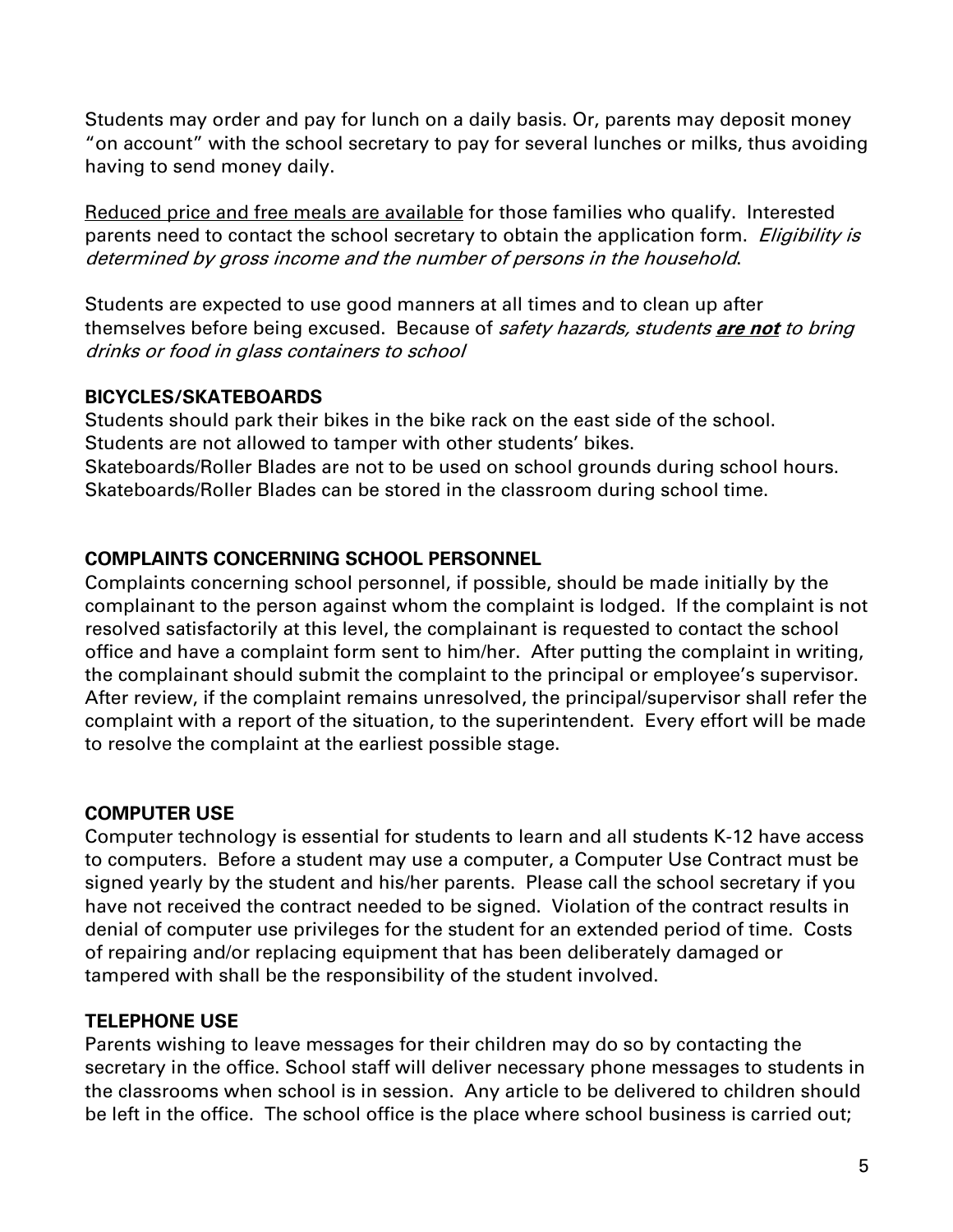students are requested not to use the office phone for personal reasons, unless it is an emergency and permission is received.

Student cell phone use in not allowed on campus during the school day (8:00 A.M. – 2:55 P.M.). Students must keep their cell phone turned off and in their backpacks during these hours. If a student is caught using a cell phone during these hours the phone will be confiscated; a parent must come by the office to claim it.

## **LOST AND FOUND**

Lost and found articles are collected in the "Lost and Found" barrel. These articles are displayed the gym periodically during the year for student review and claim. Parents and students are encouraged to inquire about lost items and sort through the collection. Unclaimed items will be donated to the local ministries at the middle and end of the school year.

## **PARENT-TEACHER CONFERENCES/REPORT CARDS**

Parent-teacher conferences are scheduled for all parents in the fall and spring to discuss student progress and areas of concern. Students are encouraged to participate in the conference. At any time during the school year, parents may request a conference by calling the school office or arranging one directly with the teacher.

The purpose of report cards is to show the student's progress at the end of each quarter. However, report cards are given or sent to parents four times a year for students in grades 5-8. Parents of students in grades K-4 will receive report cards the second and fourth quarters and portfolios will be shared with parents the first and third quarters at parent conferences.

## **SEXUAL HARASSMENT**

The ESUSD has in place a sexual harassment policy (BP4119 and BP5145). Sexual harassment is deliberate or repeated sexual attention that is unwelcomed, unwanted and not returned, examples of this include but are not limited to jokes, teasing, suggestive looks, gestures, touching, obscene or offensive materials, graffiti, remarks or letters.

Harassment is not limited to specific grade levels. Nor is it always between members of opposite sexes. As per California law, school officials are authorized to either suspend or expel students in grades 4-12 for sexual harassment of a classmate. Victims of sexual harassment should report it immediately to his/her teacher, principal or superintendent.

## **TOBACCO/ALCOHOL/DRUG FREE CAMPUS**

Every school in the Eastern Sierra Unified School District is a tobacco/alcohol/drug free campus. Use of such substances by students or adults is forbidden anywhere and anytime on the school campuses or in school vehicles.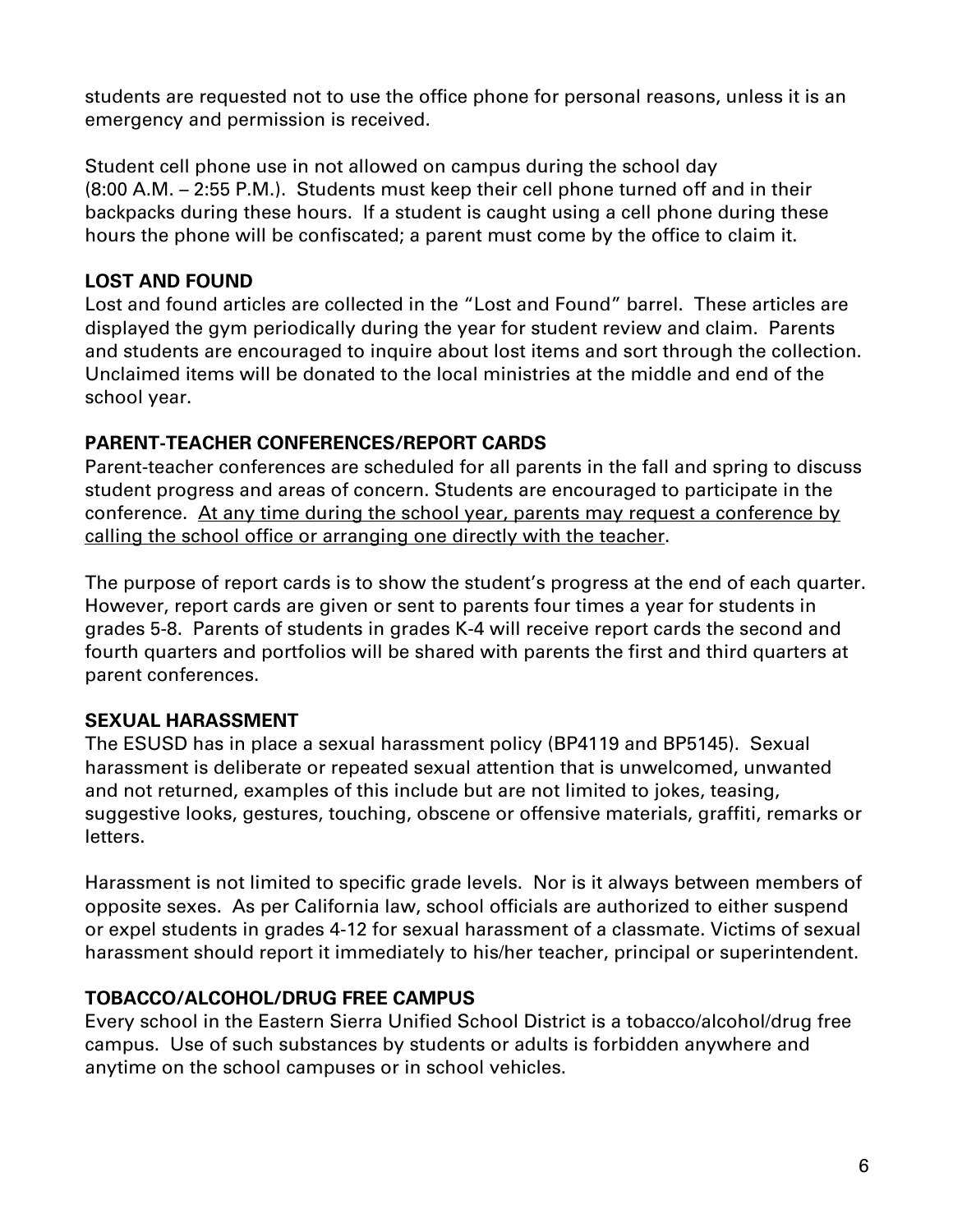## **TRANSPORTATION CONSENT**

Parents are required to sign a bus transportation consent form for all students who ride the bus to and from school and/or who participate in school sponsored trips.

Field trips and extra-curricular excursions are arranged during the school year to enrich the educational program. Parents will be notified whenever an excursion is planned. If at any time a parent does not wish his/her child to participate, he/she should notify the school so an alternate plan for the student can be arranged. The adult chaperone is responsible for the supervision of students and students' display of appropriate behaviors.

Students are to ride the bus to a school-sponsored activity and are expected to return to school on the bus, unless the teacher has received in writing notes from parents indicating they will be transporting their child home from the event. It is the responsibility of the parent to sign the child out with the teacher prior to leaving the activity.

### **VISITORS/PARENTS**

All visitors, including parents, **MUST** first sign in at the school office. Students are not allowed to bring visitors to school without prior approval of the teacher and principal. In general, visiting students will not be allowed to spend the day at school.

### **BACK-TO-SCHOOL NIGHT**

Back-to School Night is held each year in September. Classroom teachers will present the curriculum for the year, classroom goals and procedures, discipline expectations and grading policy. This is a night for parents to meet with their child's teacher and ask questions concerning the curriculum, homework, etc. Children, who accompany their parents, will be asked to either stay with their parents during the presentation or, if provided, participate in a supervised activity.

#### **OPEN HOUSE**

Open House is held each spring. Parents, students and community members are invited to visit the school and view the students' work and classrooms. This is a time to recognize student/class progress, projects and achievements. The monthly newsletter will announce the date and time of this evening event.

#### **BUS TRANSPORTATION**

The Governing Board of this school district provides bus transportation privileges for students meeting required criteria. They also have delegated the authority to deny transportation privileges to the school Principal or designee. Transportation will be denied for acts of misconduct at the bus stops, loading and unloading area, or while riding any school bus.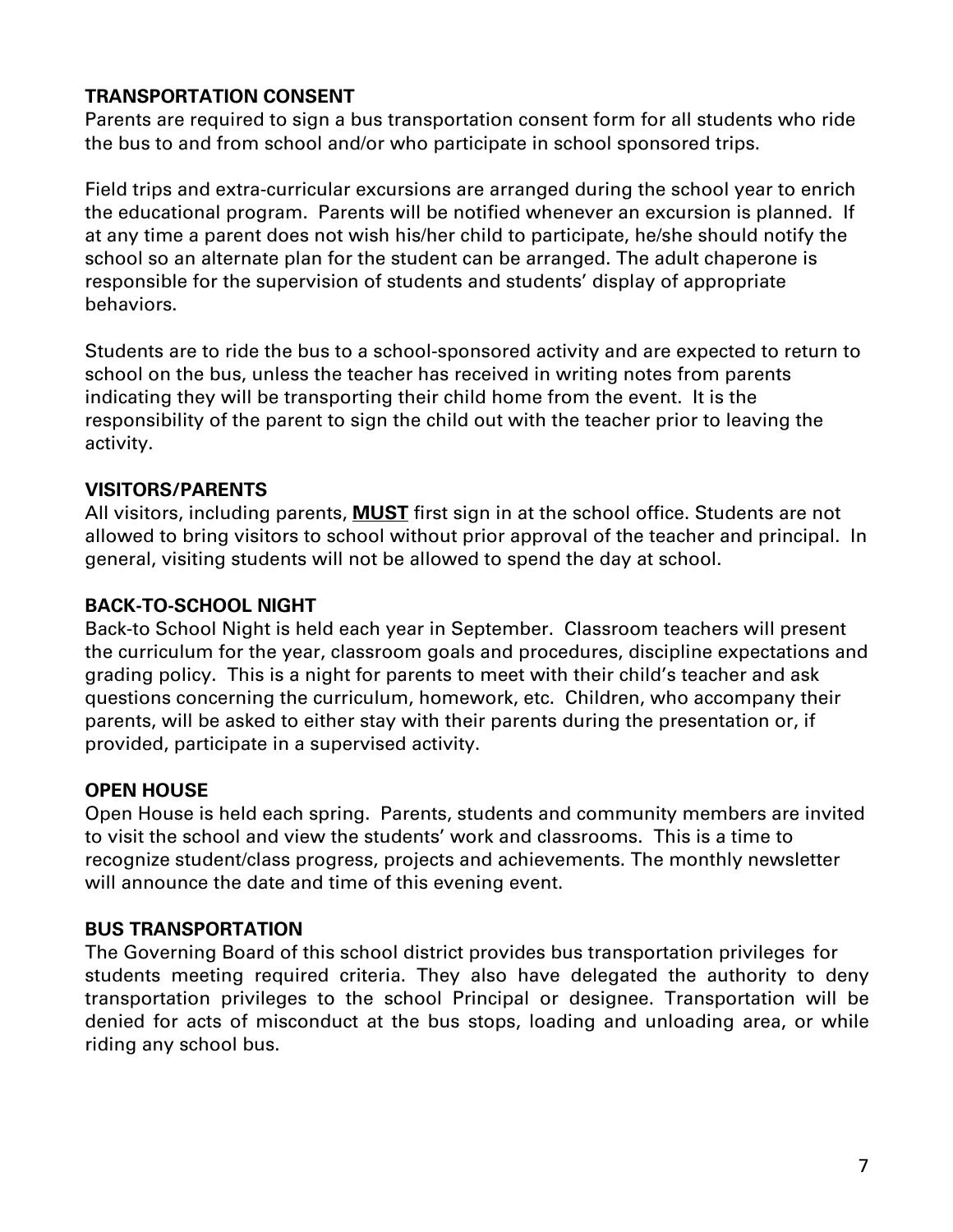### **RULES OF SAFE CONDUCT BUS COURTESY**

Riding the bus is a privilege that can be lost. Bus riders, must obey the following rules:

- 1. Behave properly at the bus stop (rock throwing, playing in the streets, destruction of private property, not lining up, etc. are absolutely prohibited).
- 2. Enter the bus and take your seats in an orderly manner.
- 3. Keep legs, feet, and objects from blocking aisles and face towards the front of the bus.
- 4. Remain in seats until time to leave the bus.
- 5. Refrain from tampering with the bus doors, windows, or emergency exits.
- 6. Leave the bus through authorized exits only.
- 7. Keep all parts of the body (arms, head and hands) inside the bus.
- 8. Refrain from drinking or eating on the bus.
- 9. Keep the bus and bus stop area clean.
- 10. Refrain from tampering with the radio or bus controls.
- 11. Only use your regularly designated bus stop. A change in a bus stop required pass from, the school attendance office.
- 12. Cross the street in front of the bus only when the red lights are flashing and escorted by the, bus driver.
- 13. Refrain from abusive body contact (slapping, hitting, poking, shoving, pulling hair etc.) while on the bus or when loading or unloading.
- 14. Refrain from using profane language or obscene gestures.
- 15. Remain quit at all times.
- 16. Respect private and public property. Parents are subject to restitution payments for damage to private or public property.
- 17. Refrain from wearing athletic shoes quipped with Celts or spikes on the bus.
- 18. Give proper identification when requested by the driver.
- 19. Obey the driver at all times.
- 20. Refrain from riding any bus while on bus riding suspension.

#### **The following items are not permitted on the school bus:**

- 1. No glass objects bottles, jars, etc.
- 2. No balloons of any type.
- 3. No bats or balls of any type (balls may be transported if kept inside backpack).
- 4. No sharp instruments.
- 5. No skateboards or in-line skates (in-line skates may be transported in kept in backpack).
- 6. Musical reproducing devices without the use of headphones.
- 7. The use or possession of alcohol, tobacco, drugs, or weapons of any type is prohibited at all times.
- 8. Any other item that could pose a safety hazard while being transported on the school bus.

#### **(Note: The transportation of insects, or live animals, on the bus is expressly forbidden).**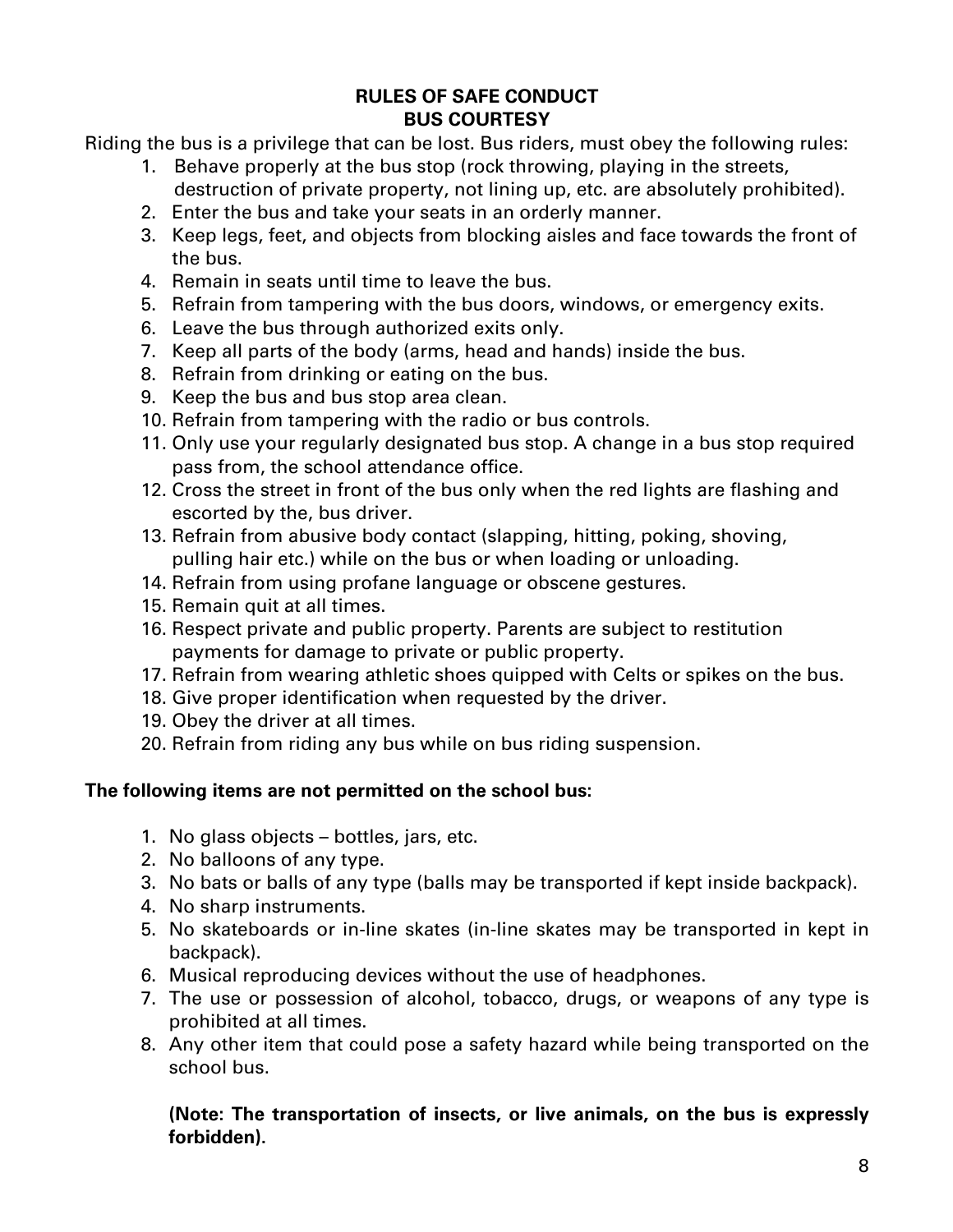## **NOTICE OF UNSATISFACTORY CONDUCT**

When infractions occur, the driver will submit a **Notice of Unsatisfactory Conduct**, including:

Students Name Date of Occurrence Nature of misconduct Bus Route Number Drivers Signature

### **STUDENT/PARENT NOTIFICATION**

School bus drivers will issue a **"Notice of Unsatisfactory Conduct"** or a bus ticket to students who misbehave. The principal or designee will review the incident and issue disciplinary action as follows:

- 1. **First Letter**: is a warning to the student and parent.
- 2. **Second Letter** Grades K 3rd: Three (3) day bus suspension.

Grades 4 – 8 Two week bus suspension.

3. **Third Letter** – Grades K – 3rd: Two week bus suspension.

Grades 4 – 8: Two week bus suspension

4. **Fourth Letter**– Grades K – 3rd: two week suspension. If incidents keep

occurring it can lead to bus suspension for the rest of the remainder of the year.

All bus letters will be sent to the parents. The parents may contact the school office during regular school hours for information regarding the suspension. The Principal, the Director of Transportation or the parent may request a conference to include the Principal, driver and parent.

The following actions by students are considered sufficiently serious in nature as to endanger the lives of passengers aboard the bus. The Principal and the Director of Transportation will review the offense and may assign such additional penalty as is necessary in his or her judgment.

- 1. Lighting matches, cigarettes, smoking on the bus
- 2. Fighting on the bus or at the bus stop
- 3. Disrespect to the bus driver (verbal abuse, harassment) and/or deliberate refusal to obey the bus driver's instructions.
- 4. Endangering life or limb of other people
- 5. Any violations of California Education Code section 48900 (see annual student notification packet.

During bus suspension, students may **NOT** ride on any District bus, **including any field or sports trips.** Transportation then becomes the responsibility of the parents.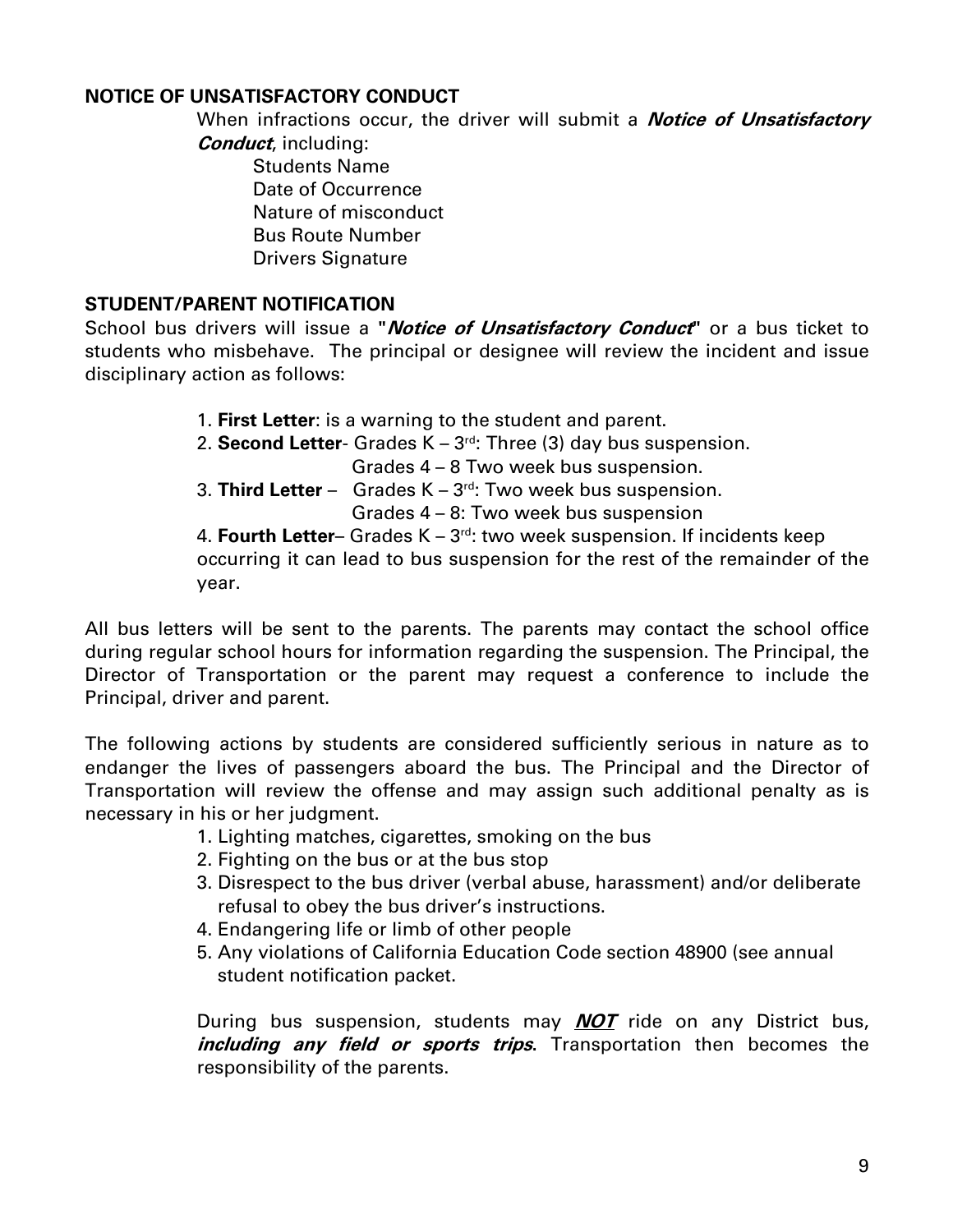# **SCHOOL ORGANIZATIONS & PROGRAMS**

### **SCHOOL SITE COUNCIL/SAFETY COMMITTEE**

The School Site Council is responsible for the effectiveness of the total school program, development of a yearly plan for improvement and oversight of the expenditure of state funds for school improvement and school safety. The council consists of an equal number of school staff and parents. The parent representatives are elected by the school's parent community and serve a two-year term. The council meets once a month during the school year. These are public meetings and you are invited to attend.

### **PARENT TEACHER ORGANIZATION**

The PTO exists to support additional school activities and raise money for school projects and equipment. Each year the PTO sponsors many different fund-raising events in the community. You are invited to join the PTO and assist with its efforts. Meetings are held once a month. Notification reminders will be announced in the monthly newsletters. Officers are elected annually.

### **STUDENT STUDY TEAMS**

We are dedicated to helping your child be successful in school. If there are concerns about a child's progress academically or behaviorally, a Student Study Team (SST) conference will be scheduled, involving members of the staff, the parents, the student and frequently other County resource personnel. The Student Study Team will develop strategies to assist the student in becoming more successful in school. Student Study Team conferences may be initiated by the classroom teacher or by the parent and are arranged at a convenient time for all participants.

#### **RESOURCE PROGRAM**

The Resource Program enables a student to receive more individualized instruction/assistance either in the regular classroom or in a pullout setting in the resource room. Students maybe referred to the resource program as an outcome of student study team meetings. Following parent permission, the student is given a battery of tests by the County psychologist to determine his/her strengths and weaknesses academically and/or behaviorally. The results of the tests are discussed at an Individual Education Plan (IEP) meeting with the classroom teacher(s), parents, resource teacher, principal, and the County psychologist. An education plan with goals and objectives is designed for the student by the entire team. After placement in the resource program, annual conference reviewing the student's progress will be held.

## **MONO COUNTY SUPPORT SERVICES**

The **Mono County Department of Mental Health** provides group counseling services at the school site, as funding allows. The counselor has a background in drug and alcohol prevention and works with groups of students on self esteem issues, socialization issues, problem solving skills, and other specialized areas of concern.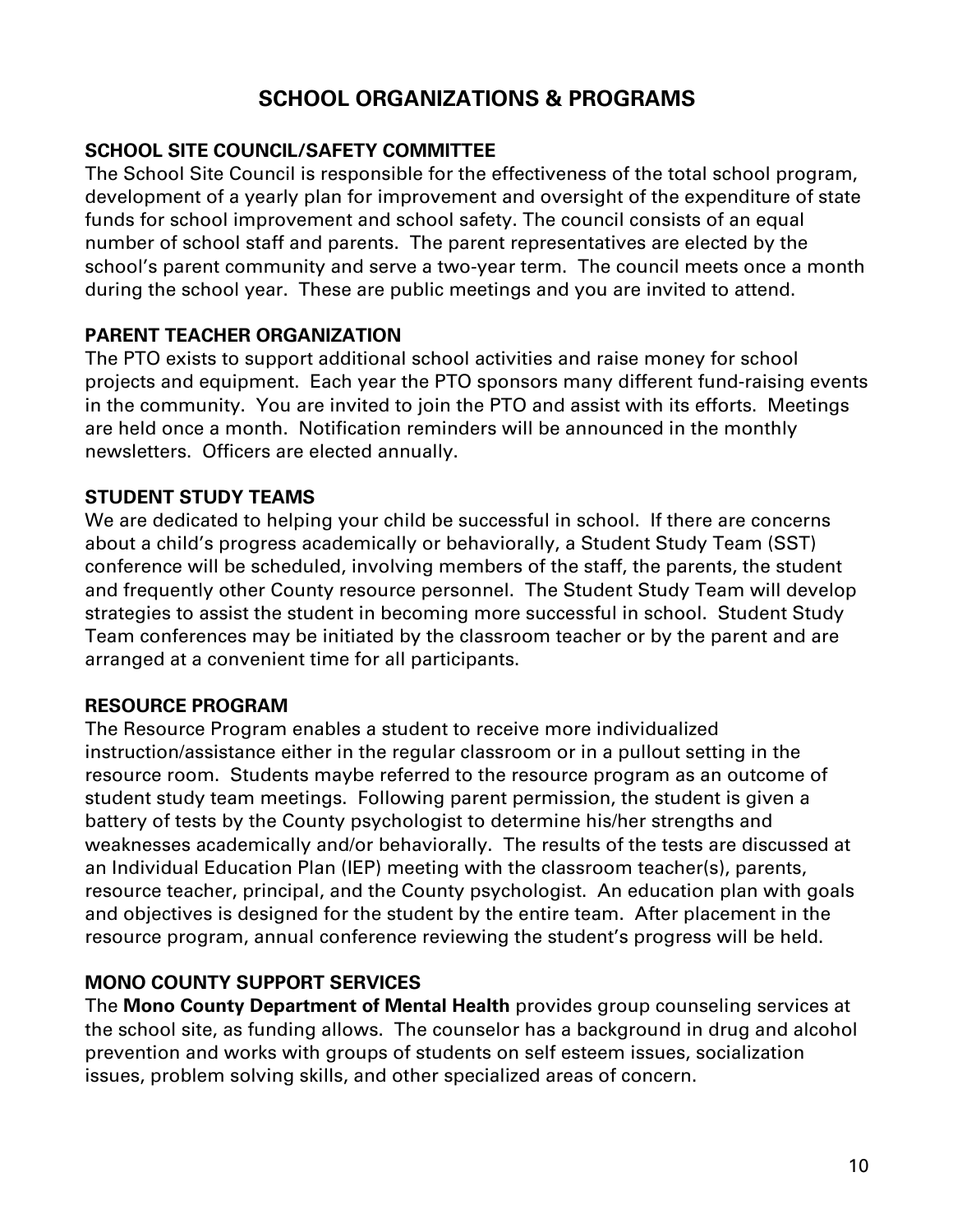### **DRESS CODE**

Students shall dress in a manner that is clean and does not detract from the educational environment. The faculty and principal will make decisions regarding appropriate dress. No visible bra straps, underwear or midriffs will be allowed. Information on clothing or jewelry shall not make any reference to alcohol, drugs, tobacco, sexual themes or violence. Students wearing inappropriate clothing or jewelry to school or while attending extra-curricular school sponsored events will be asked to turn their shirts inside out, change or remove the item depending on the nature of the clothing or jewelry. Failure to comply with any of these requests or repeat offenses will result in further disciplinary action.

# **STUDENT ACTIVITIES & OPPORTUNITIES**

## **BEHAVIOR—ALL EXTRACURRICULAR ACTIVITIES**

 $2<sup>nd</sup>$  "A" Offense = 1 game suspension

 $1<sup>st</sup>$  suspension from school = a one week of ineligibility for each day of the suspension

 $2<sup>nd</sup>$  suspension from school = ineligibility from the rest of that season of sport or activity.

Required to be in school the day before, day of, and day after games in order to be eligible for following games.

## **MATHCOUNTS**

Students in grades 5-8 have the opportunity to participate in an annual MathCounts competition. This contest is sponsored by the National Society of Professional Engineers and is held in Stockton each year. This is a very difficult competition and takes much preparation on the part of the students and the teacher. Any student is allowed to participate in the training and a written math test will determine the final team designation.

#### **STUDENT COUNCIL**

The Student Council organizes a variety of student activities throughout the school year, including dress up days, K-4 game days and dances for grades 5-8.

Student Council members are elected annually in the fall. The five officers – President, Vice President, Secretary, Treasurer and Historian – must be enrolled in grades 6 or 8 during the election year. They are elected by secret ballot by the students from grades 2-8. Class representatives from each class, grades

5-8, will be elected by their classmates in the fall of each school year.

Student Council candidates and members must be good role models and representatives of BES. In order to run for the council, a student must have all passing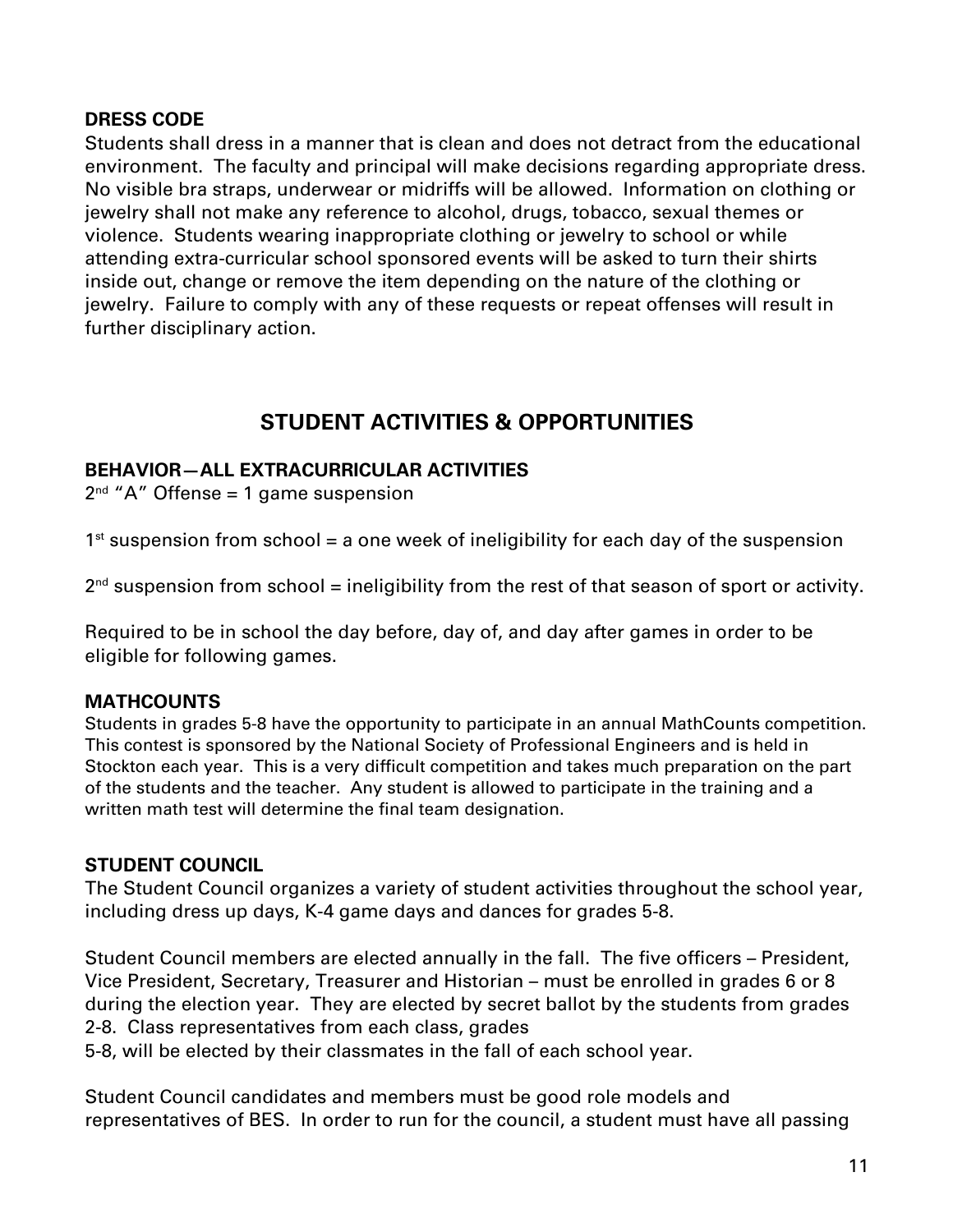grades (no 1's or F's) and must have no worse than 1 "A" referral in a trimester. Any "B" referrals or suspensions in the year will disqualify a candidate. Student Council members must remain in good standing throughout their tenure. Failing grades or more than 1 "A" referral in a trimester will cause that council member to lose their seat, with the runner-up candidate taking his/her place.

### **SPORTS PROGRAM**

 $5<sup>th</sup>$ - 8<sup>th</sup> grade students have the opportunity to participate in the Nevada Junior High Sagebrush League athletic program, in the following sports: girls' basketball, boys' basketball and girls' volleyball. Bridgeport athletes will also compete against other ESUSD schools in flag football, basketball, and volleyball as schedules allow.

Students must maintain a 2.0 grade point average each grading quarter to be eligible for participation in the games. Students with one "F" on their weekly grade check will not be allowed to participate in sports activities for 7 days. Weekly grade checks will be conducted the first day of every week. If students become ineligible due to earning an "F" on their weekly grade check they are still required to practice with their team.

### **SWIM PROGRAMS**

During the winter/spring, our students are offered the opportunity to go to the Carson Valley Swim Center in Gardnerville for an instructional swim program. The students receive instruction in basic swim safety and are allowed free swimming time as well.

During the program, students are expected to adhere to school regulations on the bus, and the rules of the swimming facility. Failure to do so will result in the loss of the privilege of participating in future swim trips.

All students must maintain satisfactory or better markings on each progress report. Students must have all assignments in (no zeros) and have no "1's" or "F's" in any subject or social skills area.

Students can have no more than 1 "A" referral. If any student has a second "A" referral it will result in no participation on one swim trip. A third "A" referral or a "B" referral will result in no participation in the swim program. A suspension will result in loss of swim privilege for the remainder of the season.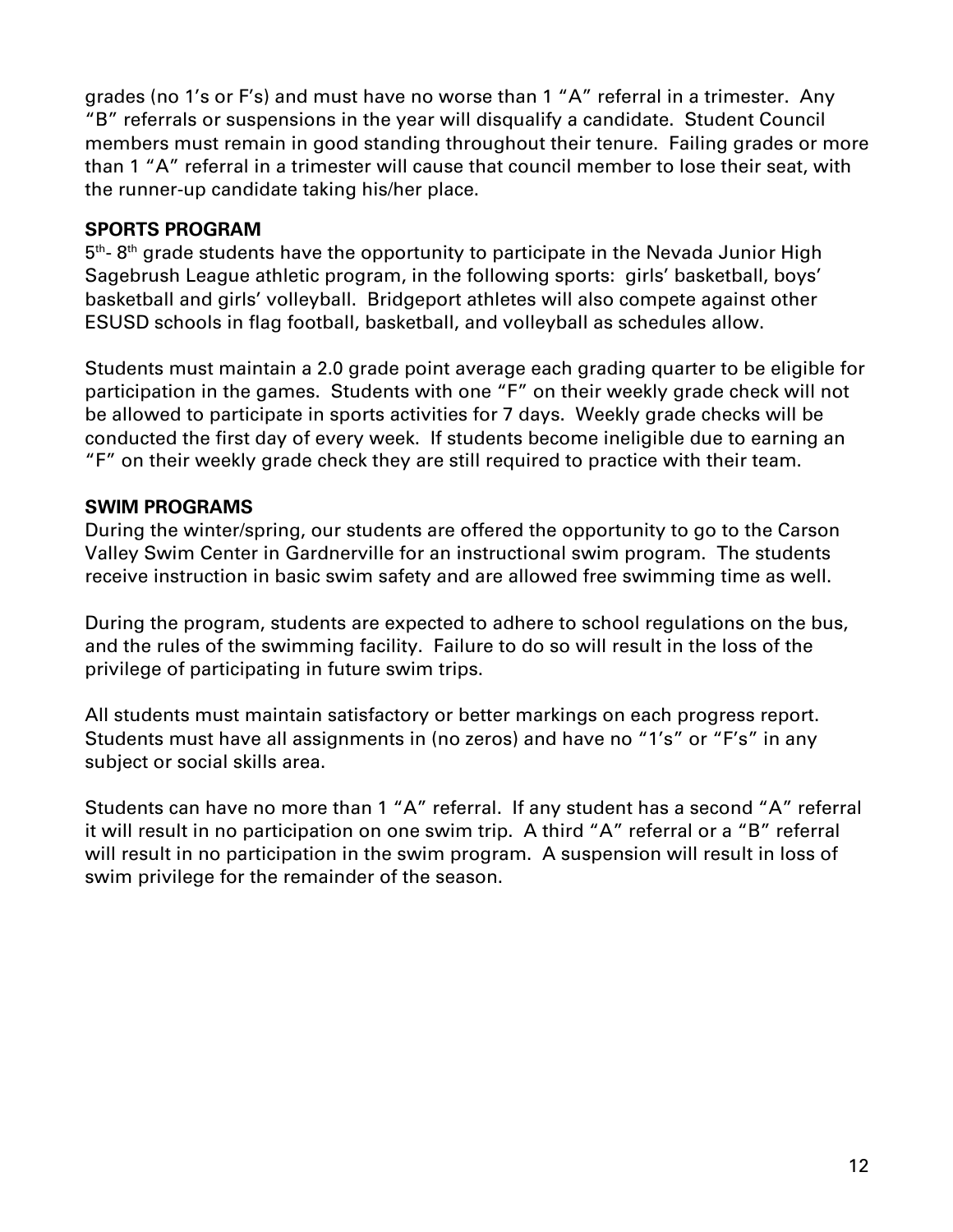# **STUDENT RECOGNITION & AWARDS**

#### **PRINCIPAL'S HONOR ROLL**

This award recognizes those students in grades K-4, who have met and exceeded the grade level benchmarks for the standards, by receiving 3's and 4's on their report cards in the various academic areas. Students in Grades 5-8 who receive 3.5-4.0 GPA are also recognized. These awards are given quarterly at the semester award's assembly.

#### **HONOR ROLL**

This award recognizes those students in grades K-4, who have met the grade level benchmarks for the standards, by receiving all 3's on their report cards in the various academic areas. Students in grades 5-8 who receive 3.0 -3.49 GPA will also be recognized. These awards are given quarterly at the semester award's assembly.

#### **BOBCAT AWARD**

The Bobcat award will be given to all K-8 students on a quarterly basis, who set and achieve their individual or class goal(s). Individual students and/or whole class will be asked to determine goals and means of assessment with teacher assist.

#### **MONO COUNTY OFFICE OF EDUCATION GOLD CARD**

Every student receiving a Principal's Honor Roll award shall receive the gold card award from the Mono County Office of Education, which is valid for the following year. This card entitles the student and his/her family to discounts at designated businesses.

#### **PERFECT ATTENDANCE AWARD**

On a quarterly basis, perfect attendance awards will be given to those students who are in actual attendance at school every day. Students on Independent Study during a quarter will not be eligible for this award. Students must be in the classroom a minimum of 180 minutes a day.

#### **AMERICAN CITIZENSHIP AWARD**

At the end of each school year, one student from every grade will be selected by the respective teacher to receive the outstanding citizenship award. This award will be given to the student, who consistently demonstrated positive, cooperative and a respectful attitude in class and on the playground, daily preparedness of assignments and consistent, regular attendance.

#### **PRESIDENTIAL AWARD FOR EDUCATIONAL EXCELLENCE**

The criteria for the selection of the eighth grade Presidential Award(s) for Educational Excellence will be the following:

(a.) a 3.5 grade point average

(b.) achievement in the 85th percentile or higher in total math and total reading on the State's standardized achievement test.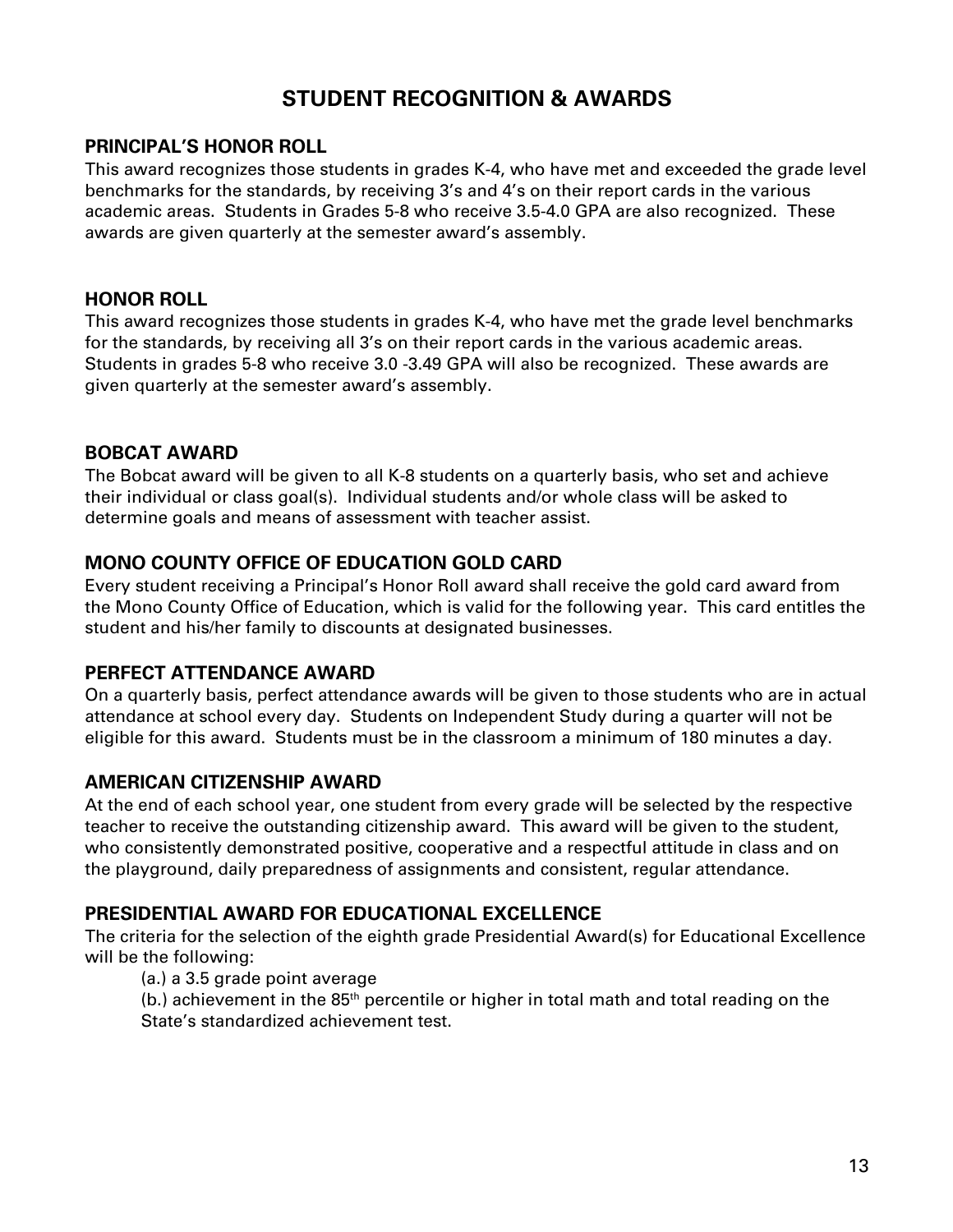# **Eastern Sierra Unified School District Philosophy of Student Behavior**

Every student has the right to the best possible education. To ensure this goal Eastern Sierra Unified School District strives to maintain a positive educational atmosphere in its schools and school communities. We believe the most important events on the campus occur in the classrooms. In order to learn, students must be guaranteed classrooms where mutual respect is the underlying principle, and the rules for behavior are publicized, explained, and enforced. The school's rules are derived from the goals of respect for self, for others, and for property. In enforcing the rules of the school, the district and the state, the staff believes that students must understand that their actions do have consequences. As students become responsible for their own behavior, they develop the self-discipline needed for acceptable citizenship.

To ensure the success of students in a school environment, teachers, administrators, and parents, must work cooperatively. Teachers and administrators will be responsible for modeling and teaching students the behavioral standards desired in the classroom, and in the school. Parent support is essential to the school staffs' efforts to assure that students respect and follow the rules and regulations of the school. Students must be responsible for regular school attendance, since those with good attendance are most likely to be successful.

# **Student's Rights**

Students have rights, as do all citizens, under the Constitution, as well as State Law and District policy. Their rights include:

- 1) The right to an education in a safe, clean environment.
- 2) The right to full use of the classroom for receiving instruction and for learning.
- 3) The right to fair, consistent, and respectful treatment by staff members and other students.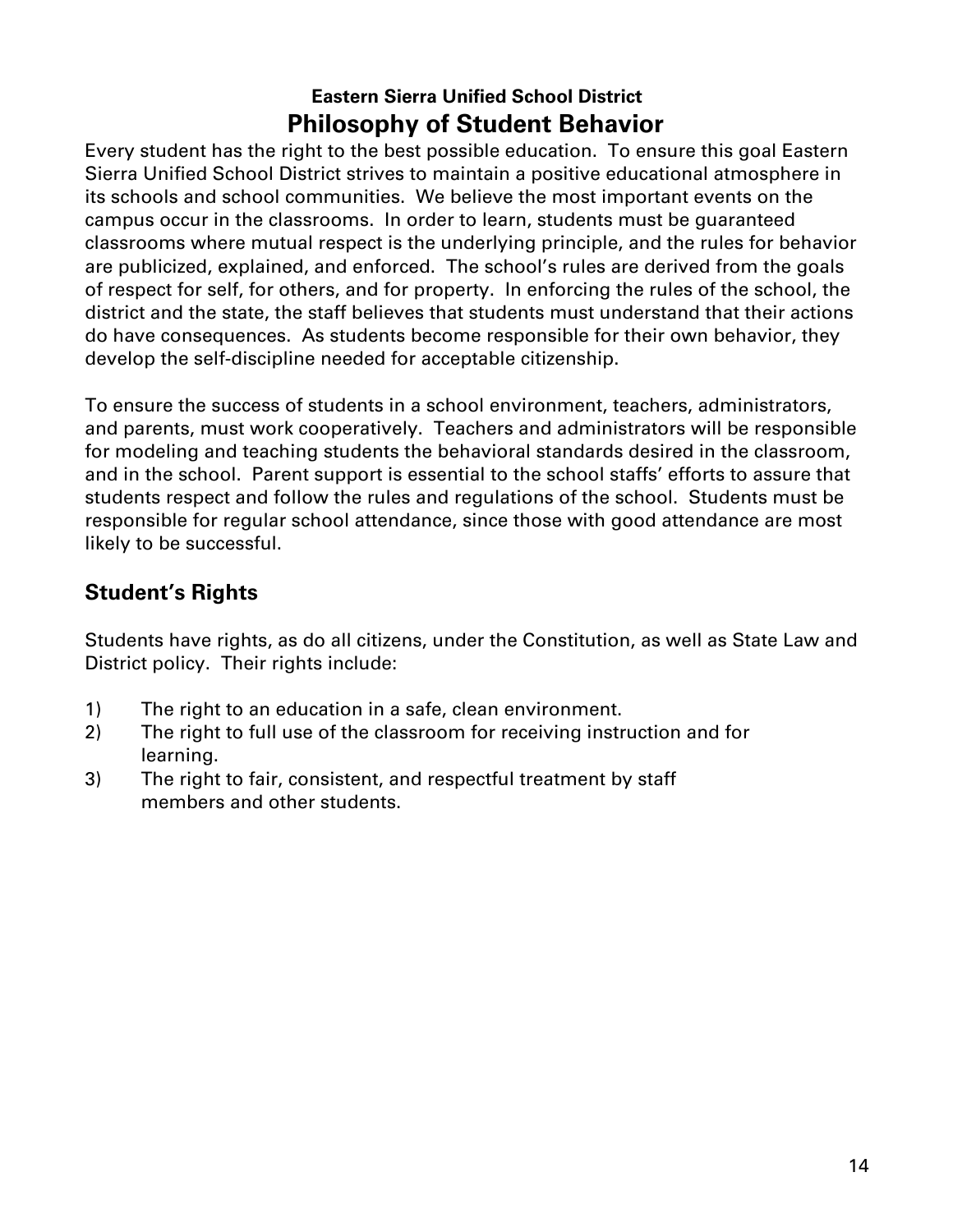## Eastern Sierra Unified School District **STUDENT DISCIPLINE CODE DISRUPTIVE BEHAVIOR A**

**-Cheating Plagiarism and Copyright - Cutting class (includes more than 10 minutes late)** 

 **Infringements \* -Disrespect to other students -Excessive Tardiness - (3 unexcused) -Verbal harassment/Bullying -Unsafe acts**

**-Disruption of class -Disruptive behavior (lunch, assembly, etc.) -Repeated failure to follow direction -Failure to follow classroom/school rules** 

#### **SEQUENCE OF ACTIONS**

| <b>ONE REFERRAL</b>                            | Parent/teacher/student conference/contact.                                               |
|------------------------------------------------|------------------------------------------------------------------------------------------|
| <b>TWO REFERRALS</b><br><b>THREE REFERRALS</b> | Parent/principal/ student conference.<br>1-day suspension or 2 days in-school suspension |
| <b>FOUR REFERRALS</b>                          | 1 to 3-day suspension with parent/principal/conference.                                  |
| <b>FIVE or MORE REFERRALS</b>                  | 3 to 5-day suspension with parent/principal conference                                   |

\* Cheating is defined as any attempt by a student to present work of others as his or her own when it is not. A student who knowingly collaborates by providing work, or providing an opportunity for copying work, to another student so that student can present the work as their own is also considered cheating. It is the responsibility of all students and teachers of the school to try to prevent cheating. Students should take appropriate measures to try and keep their work from being copied, limit the temptation for cheating, when not specifically authorized be the teacher as part of the assignment. There is no defense for cheating, and there will thus be no initial leniency for cheaters, nor will "degrees" of cheating be recognized. Cheating is cheating regardless of the importance or weight of the assignment. Consequences will include loss of credit on the assignment or exam, referral to the Principal, and parent notification and/or conference. Persistent infractions may result in suspension from school. Cheating will also result in suspension of extra-curricular activity privileges.

\* Students will not plagiarize works that they find on the Internet. Plagiarism is taking the ideas or writing of others and presenting them as if they were original to the user. Additionally, students will respect the rights of copyright owners.

Copyright infringement occurs when an individual inappropriately reproduces a work that is protected by a copyright. If a work contains language that specifies acceptable use of that work, the user should follow the expressed requirements. If the users are unsure whether or not they can use a work, they should request permission from the copyright owner.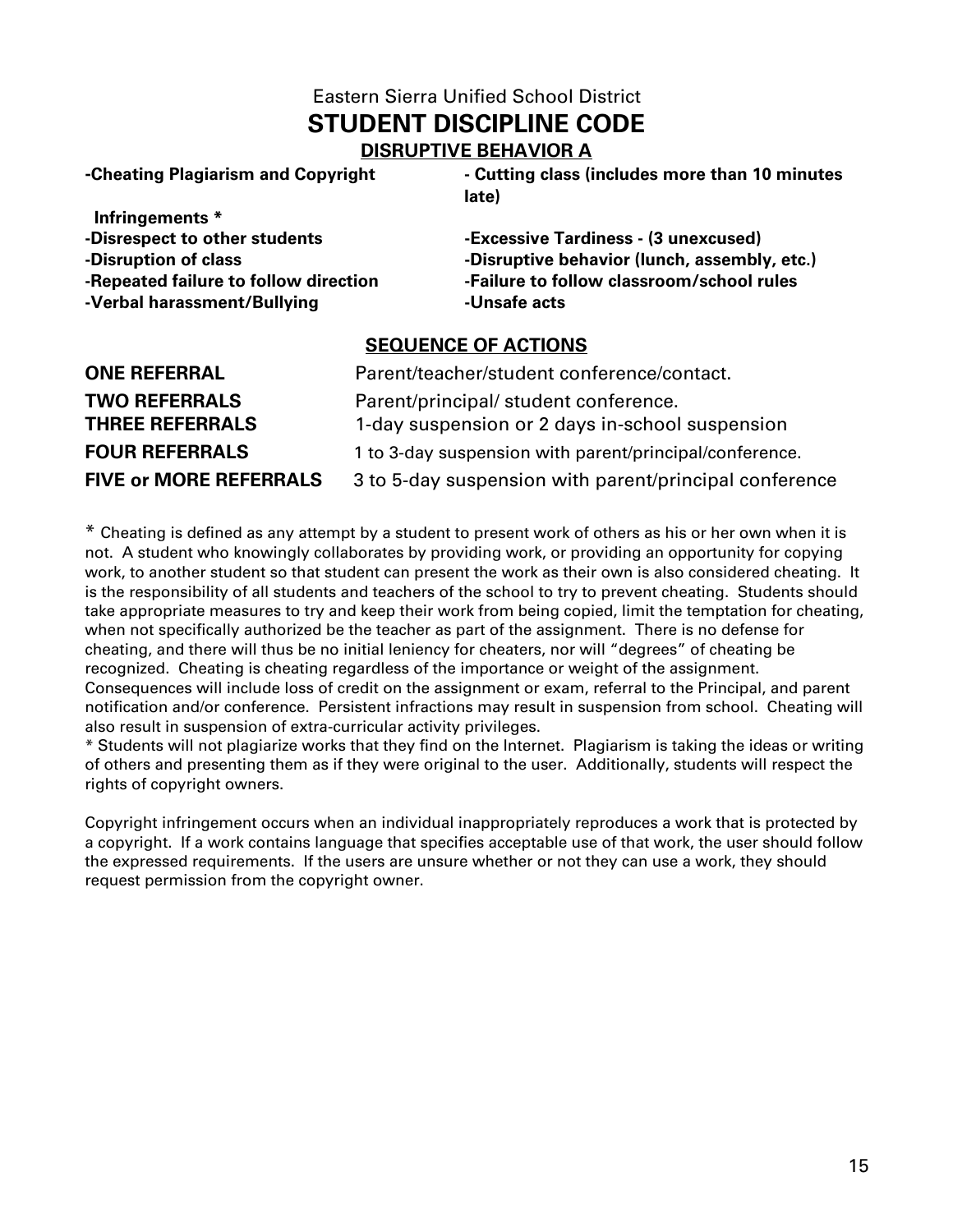#### **DISRUPTIVE BEHAVIOR B**

**-Behavior dangerous to students and staff -Defiance of authority -Fighting -Habitual profanity -Offensive acts or language -Cutting Make-up Detention -Smoking or possession of tobacco -Disrespect to staff members** -**Sexual Harassment**

#### **SEQUENCE OF ACTIONS**

| <b>ONE REFERRAL</b>    | Principal/teacher/pupil and parent conference; 1 to 3-day suspension.                                                                                                                        |
|------------------------|----------------------------------------------------------------------------------------------------------------------------------------------------------------------------------------------|
| <b>TWO REFERRALS</b>   | Principal/parent conference, 1 to 5-day suspension.                                                                                                                                          |
| <b>THREE REFERRALS</b> | 5-day suspension and referral to appropriate agency when applicable<br>and principal/teacher/pupil/parent conference.                                                                        |
| <b>FOUR REFERRALS</b>  | 5-day suspension and referral to appropriate agency when applicable.<br>Recommendation for expulsion if other means of correction are<br>exhausted or if there is danger to physical safety. |

#### **DISRUPTIVE BEHAVIOR C**

#### **-Theft**

**-Sexual Assault (threat and/or action)** 

**-Threats to staff members** 

**-Attack, or threat of attack, on another student; professional medical services not required**

**-Possessed, offered arranged or negotiated to sell any drug, paraphernalia**

**-Vandalism (parent subject to paying cost of repair or replacement)**

#### **SEQUENCE OF ACTIONS**

| <b>ONE REFERRAL</b> | Principal/teacher/pupil/parent conference; and 3-5 day |
|---------------------|--------------------------------------------------------|
|                     | suspension, with referral to Law Enforcement or        |
|                     | appropriate agency when applicable.                    |

- **TWO REFERRALS** 5-day suspension with referral to Law Enforcement or appropriate agency when applicable.
- **THREE REFERRALS** 5-day suspension with referral to Law Enforcement agency or referral to appropriate agency when applicable. Recommendation for expulsion if other means of correction are exhausted or there is continuing danger to physical safety.